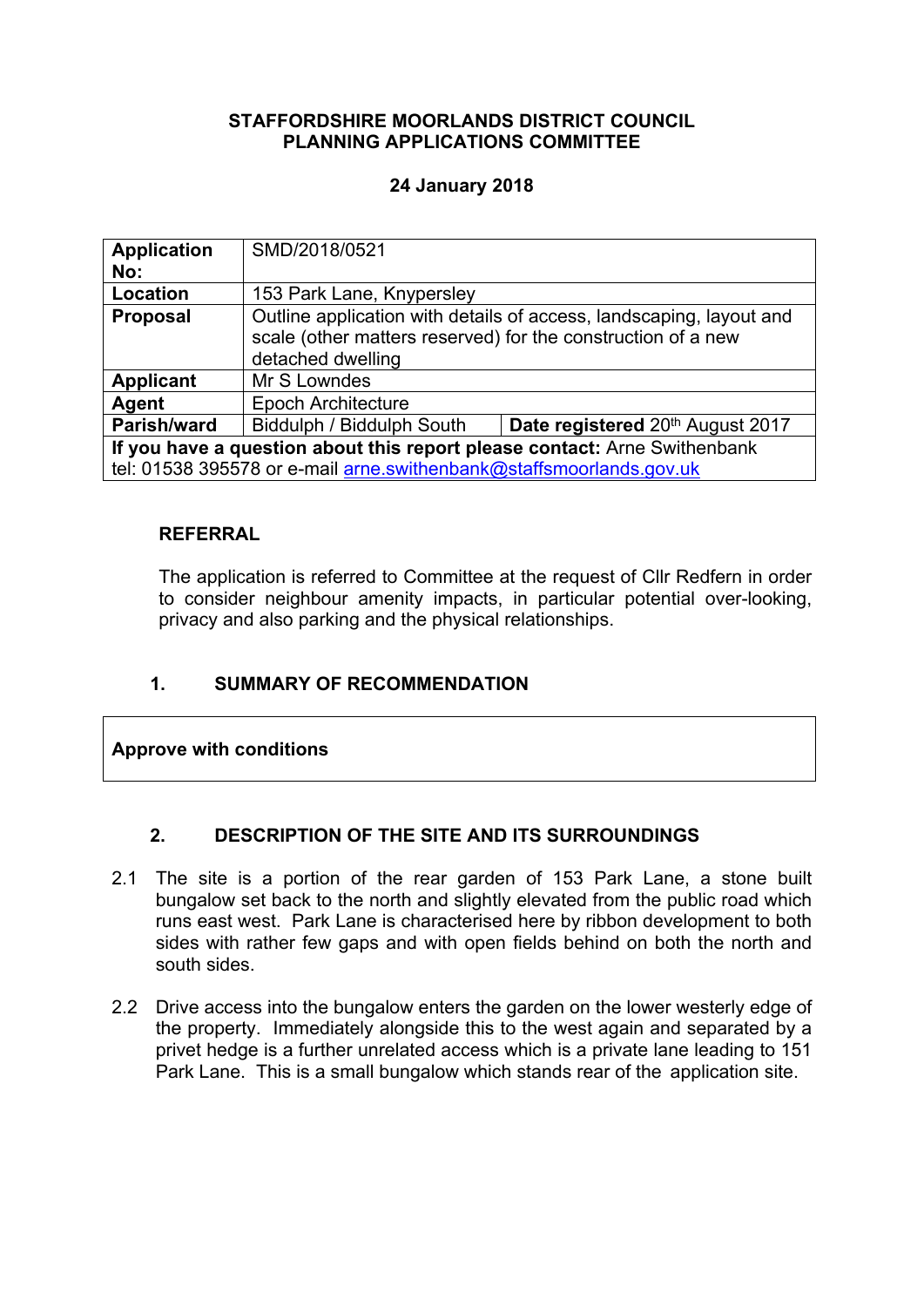# **3. DESCRIPTION OF THE PROPOSAL**

- 3.1 This is an application for outline planning consent. The application seeks approval for access, landscaping, layout and scale. As first submitted the proposal was for a larger building and following officer assessment a series of revisions have been submitted to reduce the scale, the latest being Drawing P152-201 rev D. This shows the building position by roof plan measuring 11m x 5.5m therefore a building of c.55m2. The proposal is for a single storey building but the plans show a first floor level incorporated in the loft space of the dual pitched roof.
- 3.2 The application, the details attached to it, including the plans, comments made by residents and the responses of consultees can be found on the Council's website at:-

[http://publicaccess.staffsmoorlands.gov.uk/portal/servlets/ApplicationSearc](http://publicaccess.staffsmoorlands.gov.uk/portal/servlets/ApplicationSearchServlet?PKID=125598) [hServlet?PKID=125598](http://publicaccess.staffsmoorlands.gov.uk/portal/servlets/ApplicationSearchServlet?PKID=125598)

## **4. RELEVANT PLANNING HISTORY**

79/07732/OLDDC – extension to form carport, kitchen and bedroom – approved

04/00140/FUL – two storey side extension – refused

13/00098/FUL – single storey rear extension to provide family room – approved

Relating to 151 Park Lane – to the rear: 86/00021/OLDDC – extension to form bedroom and bathroom – approved 87/00999/OLD – extension to lounge – approved 89/01189/OLD – extension to form porch, WC and larger kitchen – approved

Partially including the application site:

04/00941/FUL – physical landscaping of garden – approved [appears to have involved changes in levels to form garden terracing]

## **5. PLANNING POLICIES RELEVANT TO THE DECISION**

5.1 The development plan comprises the adopted Staffordshire Moorlands Core Strategy Development Plan Document (26th March 2014) and supporting evidence documents.

#### **Core Strategy Development Plan Document (Adopted 2014)**

- S01 Spatial Objectives
- SS1 Development Principles
- SS1a Presumption in Favour of Sustainable Development
- SS6c Other Rural Areas Area Strategy
- DC1 Design Considerations
- DC3 Landscape and Settlement Setting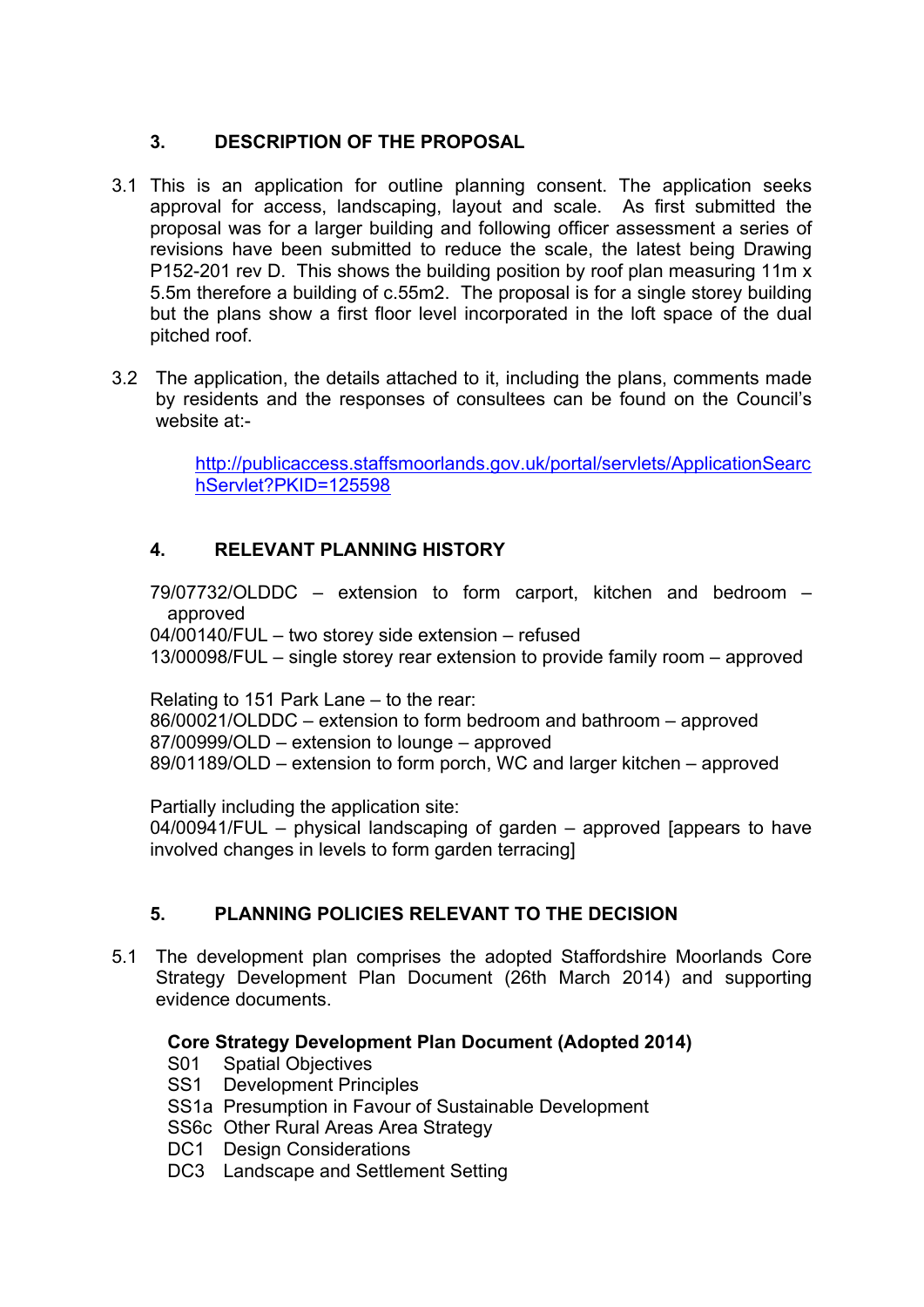- R2 Rural Housing
- NE1 Biodiversity and Geological Resources
- T1 Development and Sustainable Transport

#### **Local Plan Submission Version (February 2018)**

- SS1 Development Principles
- SS1a Presumption in Favour of Sustainable Development
- SS10 Other Rural Areas Area Strategy
- DC1 Design Considerations
- DC3 Landscape and Settlement Setting
- H1 Rural Housing
- NE1 Biodiversity and Geological Resources
- T1 Development and Sustainable Transport

### **National Planning Policy Framework July 2018**

Paragraph(s)  $1 - 14$ ;

Section(s) 4 – Decision making; 12 – Achieving well designed places; 13 – Protecting Green Belt Land.

## **6. CONSULTATIONS CARRIED OUT**

- 6.1 Site notice posted 31st August 2018 expired 24th Sept 2018
- 6.2 Press advertisement N/A
- 6.3 Neighbours notified  $28<sup>th</sup>$  August 2018 expired 18<sup>th</sup> Sept 2018

#### **Public Comments**

From the occupier of 151 Park Lane:

The revised plan gives no indication of where the windows are going to be. My concern is the property is overlooking mine. My drive is a metre below the garden of 153 Park Lane and the shared drive that will run over 36metres in length along my drive; my fence post and fence are already leaning over due to Mr. Lowndes building up his garden. This planning application is a desperate attempt to solve a problem of asbestos buried behind the sleeper raised garden at the back of the property. This opens the gate to most properties in Park Lane for planning permission in their back gardens, and if Epoch are to design the new build I dread to think what's to come if the 2 properties that have just been built are anything to go by.

#### **Parish / Town Council**

Biddulph Town Council – recommends refusal on the grounds that this is not an 'infill' development, it is development of the Green Belt and is over-development of the site. All agreed.

#### **Councillor Redfern – SMDC Ward Member Biddulph South**

I am formally writing to object to the planning proposal for a property at the rear of 153 Park Lane. I feel a property in this location is entirely wrong being situated between two properties in the rear garden of 153 Park Lane. The proposal whilst smaller than that originally planned for is still over-looked by properties in the area leading to a loss of privacy. It is proposed that the parking is at the front of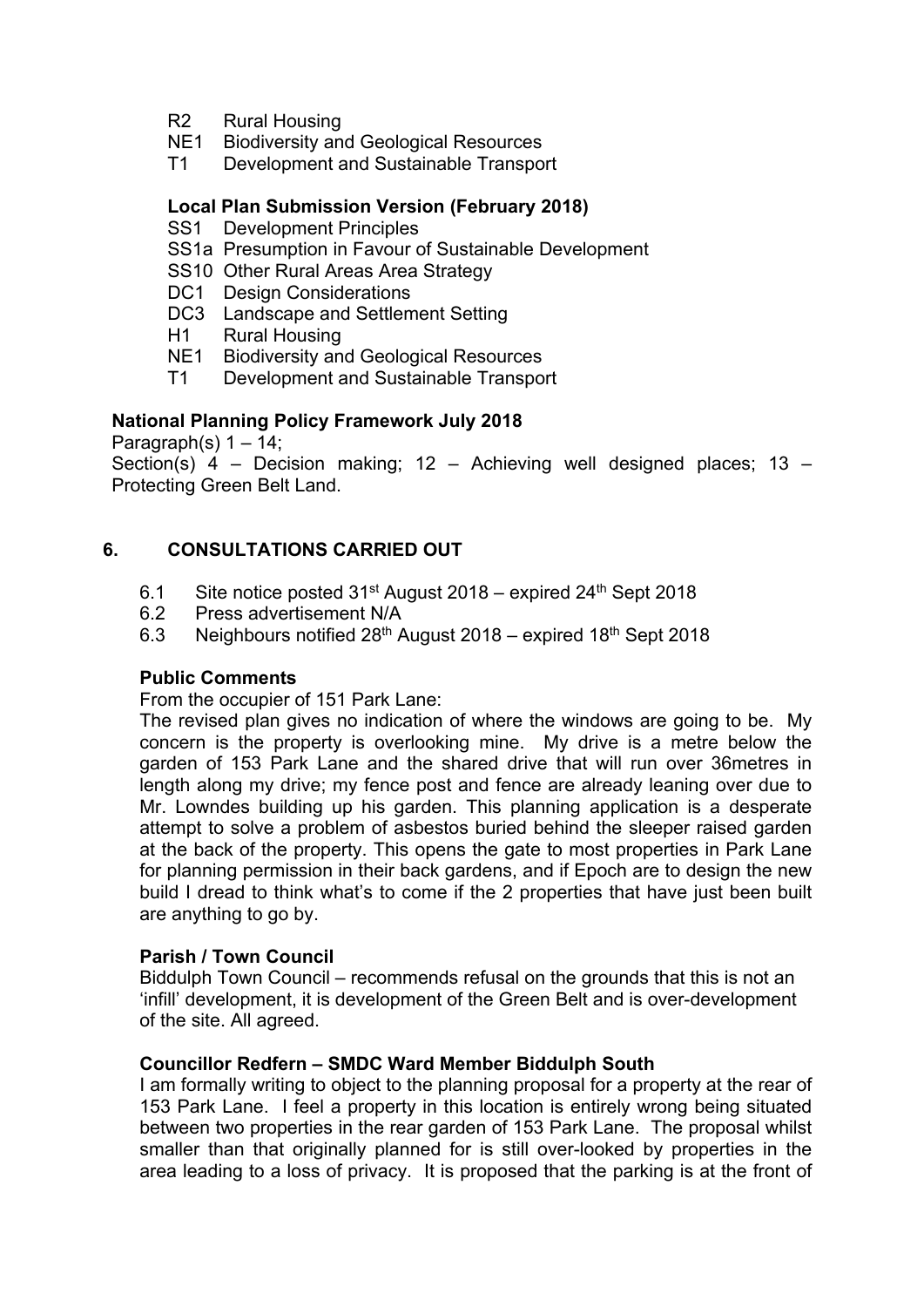the house which has the effect of being up against the boundary of 151 Park Lane which is on a lower level forming a poor relationship between the properties. In addition it is important to note that somewhere in this area I believe that asbestos is present following the demolition of buildings close by in the past. For these reasons I strongly object to the proposal and if these are good planning reasons would ask that it be called in for consideration of the planning committee.

#### **Coal Authority**

Based on the applicant's submitted coal mining risk assessment reviewing existing mining information which confirms that the extraction of the coal associated with the identified outcrop would have been unviable due to its limited thickness and that there is sufficient competent rock cover above subsequent shallow coal seams that may have been worked underlying the site to afford ground stability. Accordingly, no precautionary measures or further investigations are considered necessary.

Finally, the Report confirms that due to the depth of coal seams and the nature of both overlying strata and superficial deposits there is no undue risks posed by mine gas.

The Coal Authority considers that the content and conclusions of the Coal Mining Risk Assessment Report are sufficient for the purposes of the planning system in demonstrating that the application site is safe and stable for the proposed development. The Coal Authority therefore has no objection to the proposed development.

#### **Environmental Health**

Acceptable subject to conditions. Part of the site formed part of a small farm holding and potentially asbestos containing material in sheet form may be present having previously been reported by the applicant as potentially present on site (patio area). It is not clear if this has yet been removed therefore it is recommended that a pre-commencement, site risk assessment is undertaken to ensure any potential risks are mitigated.

The proposed development is near to existing properties so care needs to be taken during the construction phase to ensure these activities do not cause unreasonable disruption to the neighbours' enjoyment of their properties.

#### **Staffordshire County Council Minerals**

Responded: no comments to make.

#### **Severn Trent Water**

Minimal impact on the public sewerage system therefore no objections and no requirement for a drainage condition. Advise there may be a public sewer within the application site.

#### **SMDC waste**

No objection / no issues. However the bins will need to be brought down to the road to be emptied.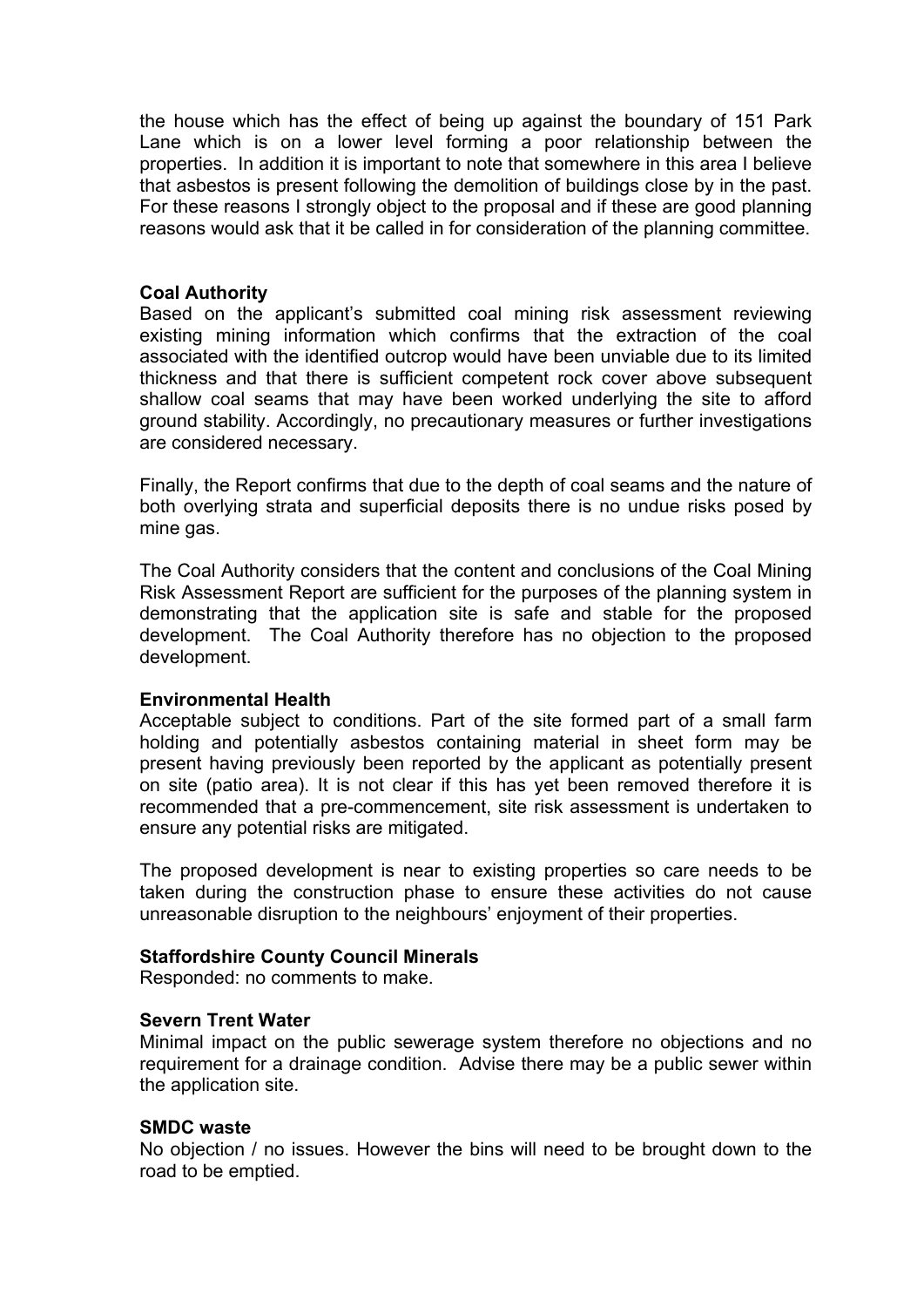### **Staffordshire County Council Highways**

Acceptable subject to conditions.

#### **7. POLICY AND MATERIAL CONSIDERATIONS / PLANNING BALANCE**

#### **Policy Context**

- 7.1 The Local Planning Authority is required to determine planning applications in accordance with the Development Plan unless there are material circumstances which indicate otherwise. In this case the Development Plan for the Staffordshire Moorlands District Council consists of the Adopted Staffordshire Moorlands Core Strategy Development Plan Document (March 2014) with regard also being given to the provisions of the National Planning Policy Framework (NPPF) revised July 2018; the Council's adopted Supplementary Planning Guidance documents: 'Space About Dwellings' and 'Design Principles' and the Council's Core Strategy Supporting Evidence Document: Landscape and Settlement Character Assessment (2008); also, The Staffordshire Moorlands Design Guide Supplementary Planning Document (SPD) adopted 21st February 2018. Development boundary mapping remains for the present time as approved under the Staffordshire Moorlands Local Plan (September 1998).
- 7.2 With the Council's emerging Local Plan now having reached submission stage (February 2018) a degree of weight should be given to the revised policies it contains in accordance with criteria set out in the NPPF at paragraph 48 as follows:
	- The more advanced the plan is in preparation the more weight may be given. Having been submitted to the Secretary of State for examination the stage of plan preparation can be considered advanced;
	- The extent to which there are unresolved objections however will temper the weight which can be given to individual policies;
	- Consistency with the NPPF: the Council considers all the policies to be sound and fully consistent with the NPPF.

#### **Principle of Development and Main Issues**

- 7.3 In accordance with policies SS1 and SS1a, the Council expects the development and use of land to contribute positively to the social, economic and environmental improvement of the Staffordshire Moorlands. When considering development proposals the Council will take a positive approach that reflects the presumption in favour of sustainable development contained in the NPPF. This means that planning applications that accord with the policies in the Core Strategy shall be approved without delay, unless material considerations indicate otherwise.
- 7.4 Where there are no policies relevant to the application or relevant policies are out of date at the time of making the decision then the Council will grant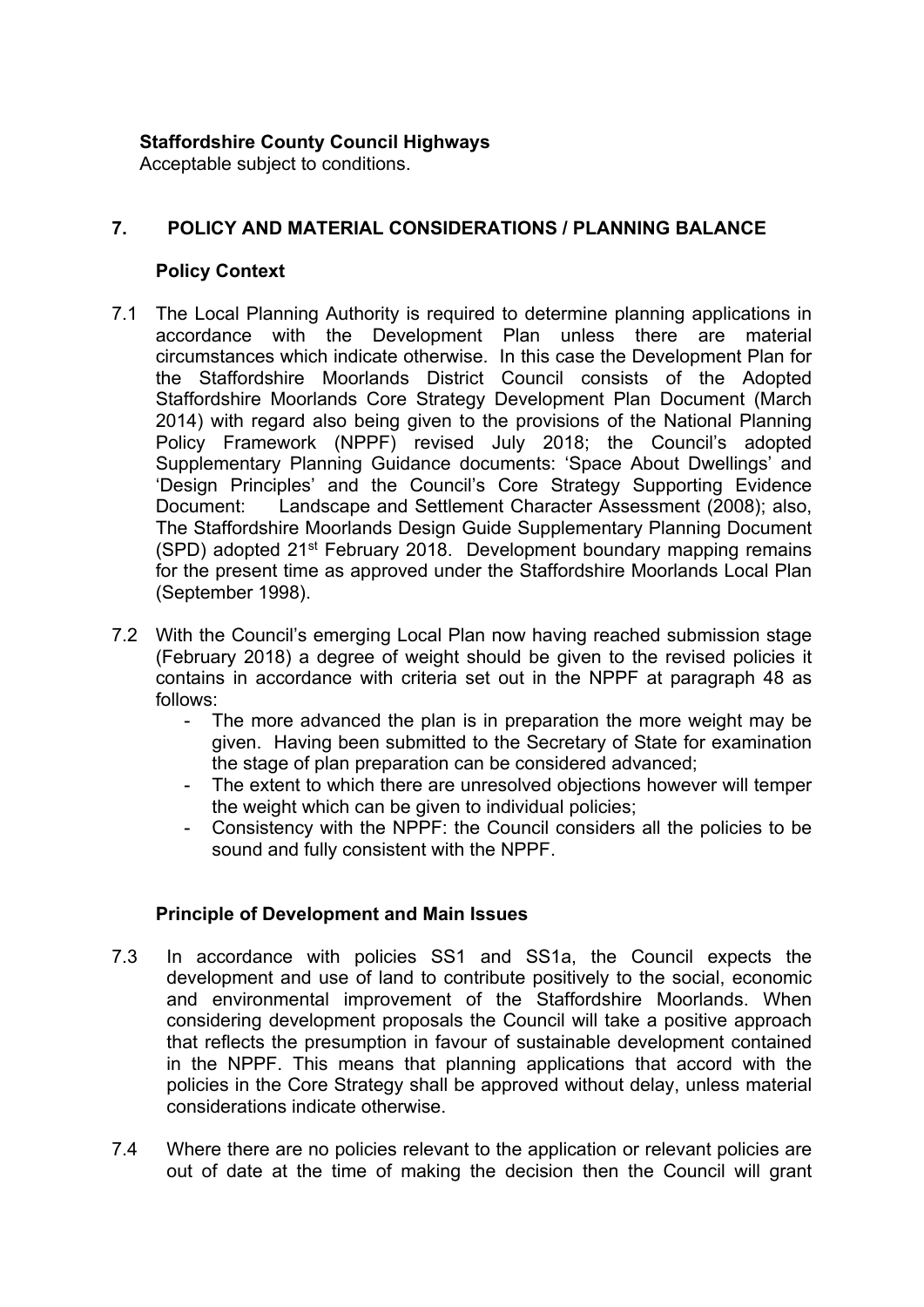permission unless material considerations indicate otherwise – taking into account whether: any adverse impacts of granting permission would significantly and demonstrably outweigh the benefits, when assessed against the policies in the National Planning Policy Framework taken as a whole; or specific policies in that Framework indicate that development should be restricted.

- 7.5 Within the Green Belt Policy SS6c is that strict control will continue to be exercised over inappropriate development allowing only for exceptions as defined by Government Policy.
- 7.6 The NPPF states at paragraph 144 that: "When considering any planning application, local planning authorities should ensure that substantial weight is given to any harm to the Green Belt."
- 7.7 Inappropriate development is by definition harmful to the Green Belt and should not be approved except in very special circumstances (NPPF 143). Local Planning Authorities are to regard the construction of new buildings as inappropriate in the Green Belt.
- 7.8 NPPF paragraphs 145 and 146 set out specific exceptions by which certain forms of development can be considered as being not inappropriate in the Green Belt. One of these exceptions at NPPF paragraph 145(f), relevant to this application is, "limited infilling in villages".
- 7.9 In addition to the Green Belt provisions, Policy SS6c further limits new housing to that which is essential to meet an essential local need – including affordable housing (in accordance with H2, H3 and R2) or, to allow rural exceptions housing (in accordance with H2 and R2). Outside of town and village development boundaries (other than sites allocated for development) R2 is to allow affordable housing or essential worker housing. The application here is not put forward on the basis either of affordable housing or essential worker requirements.
- 7.10 The emerging Local Plan varies from the Core Strategy in the new policy H1 which would introduce a criterion based approach to housing development outside of larger village development boundaries, and infill related to smaller villages, in order to support sustainable, flexible infill development.
- 7.11 For sites outside of the development boundaries the new local plan would provide at H1(4)b for limited infill residential development of an appropriate scale and character for the Spatial Strategy, provided that:
	- The development will adjoin the boundary of a larger village and be well related to the existing pattern of development and surrounding land uses, or;
	- The development is well related to the existing pattern of development of a smaller village and will not create or extend ribbon development or lead to sporadic pattern of development; and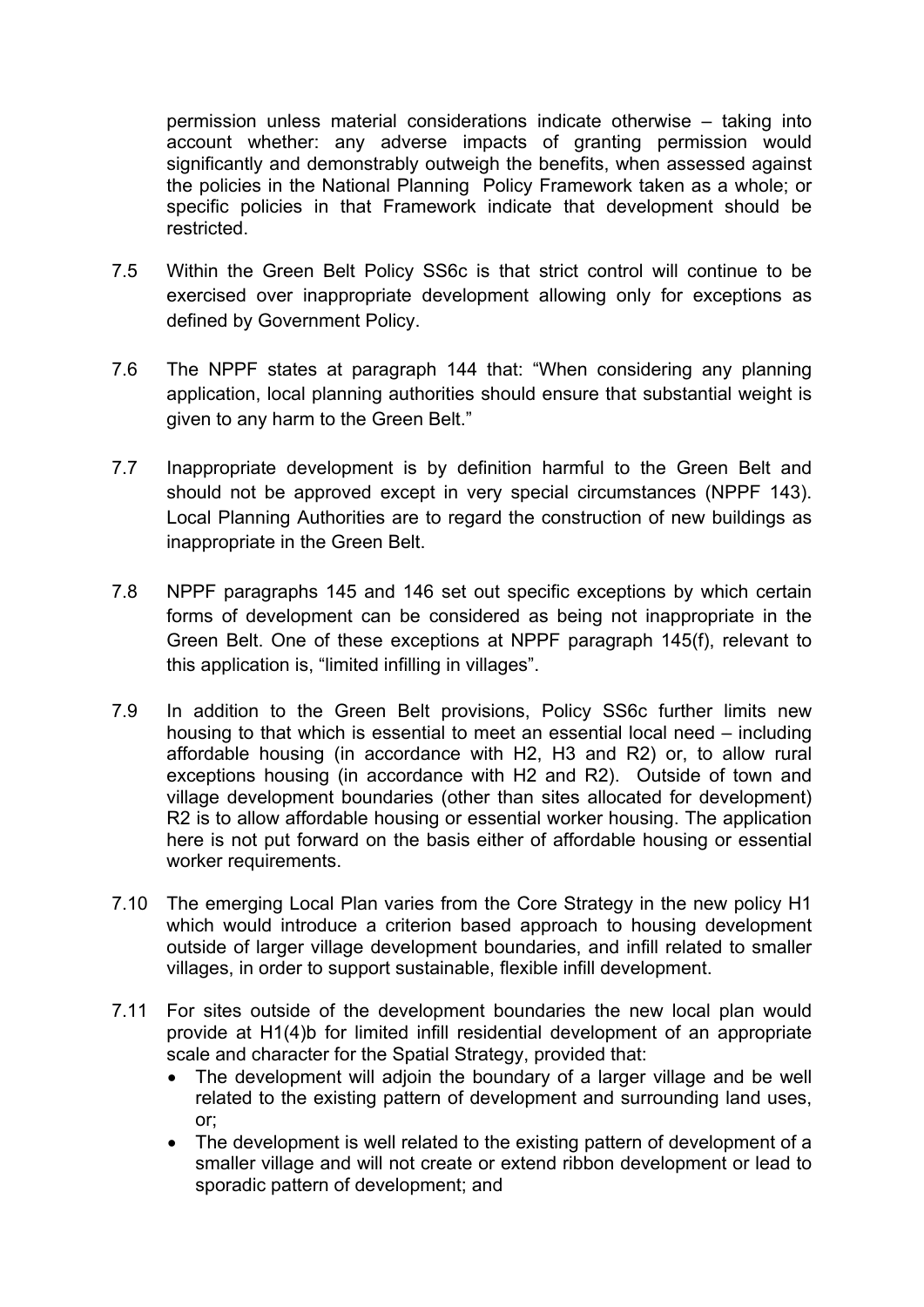c) In all cases the development will not lead to a prominent intrusion into the countryside or have an adverse impact of significance to the character of the countryside.

- 7.12 At the present time however these emerging Local Plan Policies can be given only 'limited' weight due to the on-going examination.
- 7.13 The primary consideration in terms of the principle of development at this location is whether the proposal now under consideration is within a village and constitutes limited infill.
- 7.14 In an appeal decision 2223274 relating to SMD/2014/0297 for land within the ribbon alongside Park Lane between the application property and 157 Park Lane, which is adjacent to the east, the Inspector found as follows:

*"The appeal site lies within a lengthy run of ribbon development along Park Lane. The setting of this ribbon development is largely rural, but it continues along Park Lane where it meets with more widespread residential development. In my judgement it has the qualities of a village and can be regarded as such for the purpose of applying Green Belt policy. The proposal is for a single dwelling on a modest plot, which has existing dwellings to either side. Accordingly, the proposal amounts to limited infilling."*

- 7.15 The LPA has subsequently relied upon this decision to accept other sites at Park Lane as being within a village such as the nearby 149 Park Lane – Ref: SMD/2015/0741.
- 7.16 Although the current application is not within the ribbon line it is sandwiched between the rear of 153 and no. 151 behind to the north. On this basis it is accepted that the site constitutes an infill plot. It is also limited in that it is for a single dwelling and would occupy a limited ground plan area and nor would it entail the creation of any new garden curtilage as the plot is derived from existing rear gardens.
- 7.17 Policy SS6c also requires development to be in accordance with R1 which expects a balanced consideration of the extent to which a proposal protects and benefits rural qualities and supports rural economic and community needs stating that "appropriate development should not harm the rural character and environmental quality of the area". In this location however the development does not overtly impinge on the countryside due to being contained within an existing garden and sandwiched between existing dwellings.

#### **Design**

7.18 Detailed design is for the reserved matters stage but, in so far as matters such as access, layout and scale are determined by design policy DC1, these need to be considered here.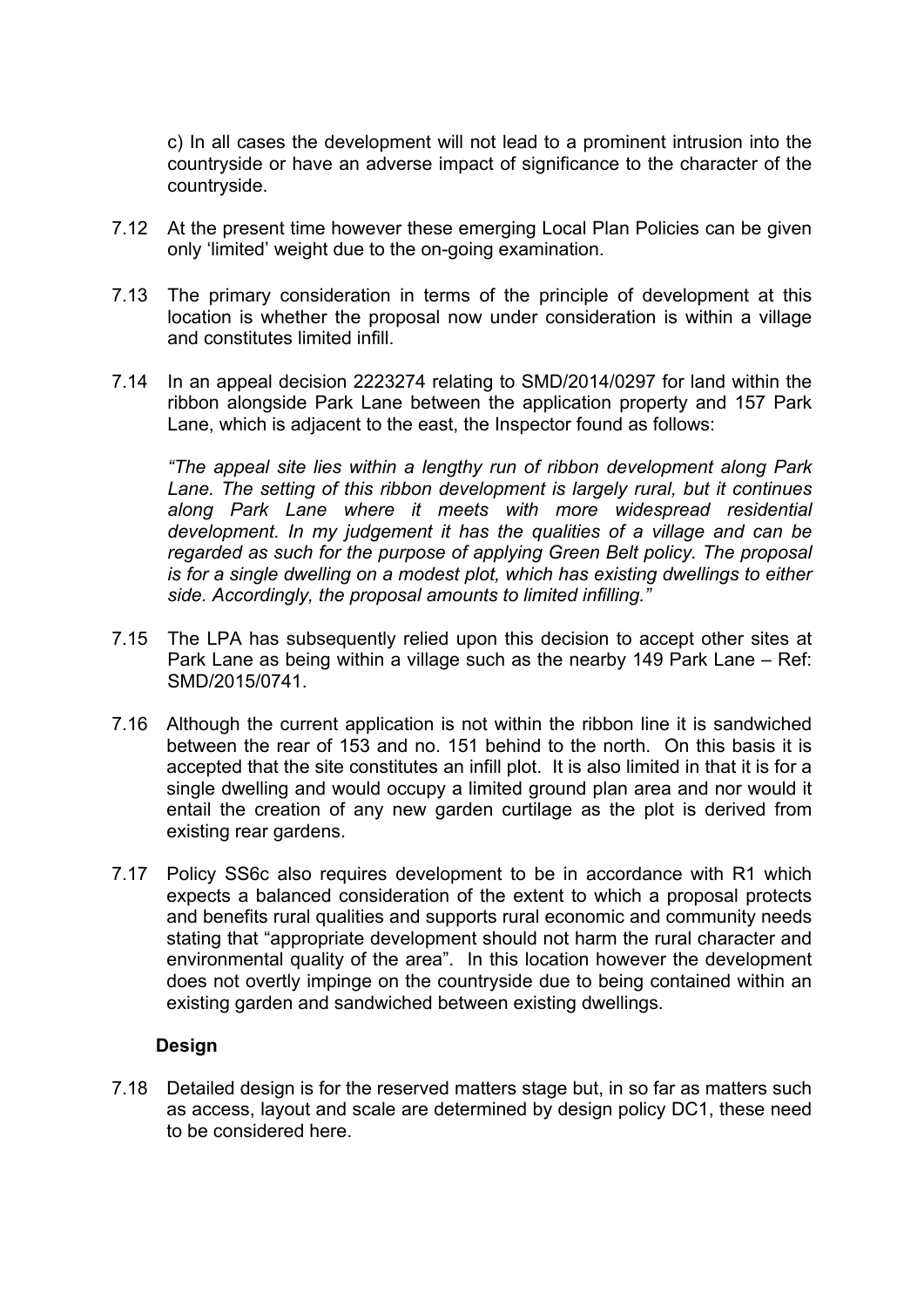- 7.19 To meet the advisory document 'Technical Housing Standards nationally described space standards' (March 2015) a single storey one bedroom two person dwelling should have a minimum gross internal floor area of 50m2. Noting the building plan area of c.55m2 it is considered that the minimum standard will be capable of being met within the scale of development proposed in the revised indicative drawing. This conclusion is reached without adding in the incorporation of a first floor level.
- 7.20 Suitable parking and vehicle access is provided. This will share the private drive to the host dwelling at 153 and does not involve the lane serving 151 (as appears to be feared by the objector). The Highways Authority does describe the existing access visibility as poor but says that it can however be improved and a drawing would be needed by condition in the event of permission.

### **Amenity**

- 7.21 In order to find this outline proposal acceptable it is necessary to be satisfied that a building of the scale and position shown could be designed so as to meet the Council's adopted standards for space about dwellings and that the impact of the development would not be overbearing or otherwise cause unacceptable harm to neighbouring properties. Also, that there would be suitable amenity including adequate garden space both for the occupiers of the proposed dwelling and, in the remaining garden of the application dwelling, for that property's occupiers.
- 7.22 The proposed southerly long side elevation facing towards the rear of the existing dwelling at 153 Park Lane would have a minimum separation of c.17m from the rear elevation containing principal windows at 153. This would be in breach of the Space About Dwellings Guidance if principal windows were to be incorporated in this elevation. However the applicant proposes that the development could be constructed so as not to have any principal windows in the southerly elevation and thereby meet the Space About Dwellings Standards on this count. It is necessary then to consider if this compromise will still allow for 'good design'.
- 7.23 A further consideration is that a minimum distance of 6m is required between a principal window and any site boundary or any obstruction higher than the top of the window. This would seem to preclude use of the west facing gable end of the property for principal windows as it would be within a metre of that boundary. The east facing gable would be available for a principal window. The north elevation parallel with the gable end of 151 would not be available for principal or indeed any windows save perhaps a minimal bathroom opening as it is within c.1.8m of the end wall to 151.
- 7.24 The adopted Space About Dwellings Guidance provides parameters against which to asses some very important aspects of the suitability or otherwise of a proposed development. The constraints on this site are significant and the relationship between the south facing long-side elevation which looks towards the rear elevation of the existing 'host' property at 153 is particularly critical. It is not that no windows at all may be included but that these should not be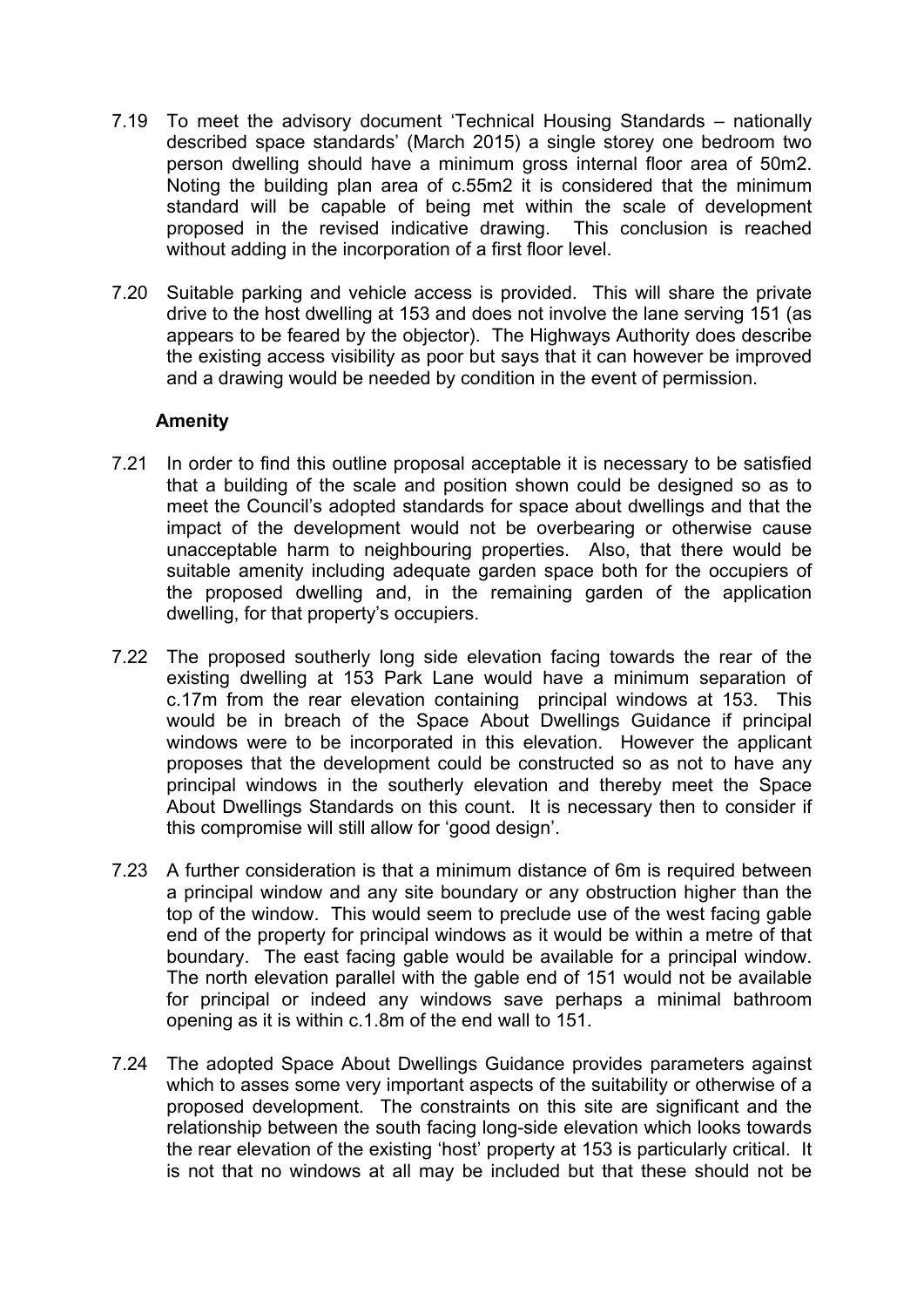principal windows and should not be of a size and position which would undermine the privacy of outlook between the two – for either of the dwellings.

- 7.25 The proximity is such that the incorporation of windows in the roof slope to serve a first floor level would be considered unacceptable though roof lights to serve the ground floor would be likely to be found acceptable.
- 7.26 Although the west gable would be close to the property boundary it does not look directly at another building and indeed the land beyond is semi-natural. However it is well vegetated with bush and tree growth. The guideline notwithstanding, a principal window in this elevation could be considered acceptable, but this too would be compromised in its close outlook into trees and the absence of control over the adjacent land and boundaries. Given the constraints on the other elevation discussed above, consideration should be given as to whether the compromise on this elevation is acceptable.

#### **Highway Safety**

7.27 No special considerations arise, the Highways Authority being satisfied that adequate turning and parking space would be available both to the 'host' dwelling and the proposal dwelling. The neighbour is concerned that the physical work to form and support the driveway could impinge on the adjacent parallel drive serving his property. It would be appropriate to require at reserved matters stage the construction specifications and boundary treatment details along this line as elements of the design to be determined.

#### **Other Matters**

- 7.28 No significant further issues have been identified. The existing nature of the land is mown lawn. It would though be appropriate to add safeguarding conditions and / or advisory notes regarding wildlife such as nesting birds.
- 7.29 The concern raised by the objector and in turn by Cllr Redfern about asbestos has been discussed with the Council's EH officer. The EH officer advises that the development can be suitably conditioned to ensure appropriate safeguards are in place. These would need to provide a pre-commencement site analysis with mitigation measures prescribed subject to the findings.

#### **Conclusion and Planning Balance**

- 7.30 Being outside the development boundary and within the Green Belt, development is not immediately supported in principle. However, as discussed at 7.13 to 7.16 the site succeeds as 'limited infill within a village'. Consideration of R1 (paragraph 7.17 above) finds that the development would be acceptable in terms of impact on the adjacent countryside.
- 7.31 The NPPF says at paragraph 11 and footnote 7 that where a five year supply of deliverable housing sites cannot be demonstrated – which is the case currently for this Authority – the policies most relevant for determining the application are to be considered 'out of date'. In these circumstances planning permission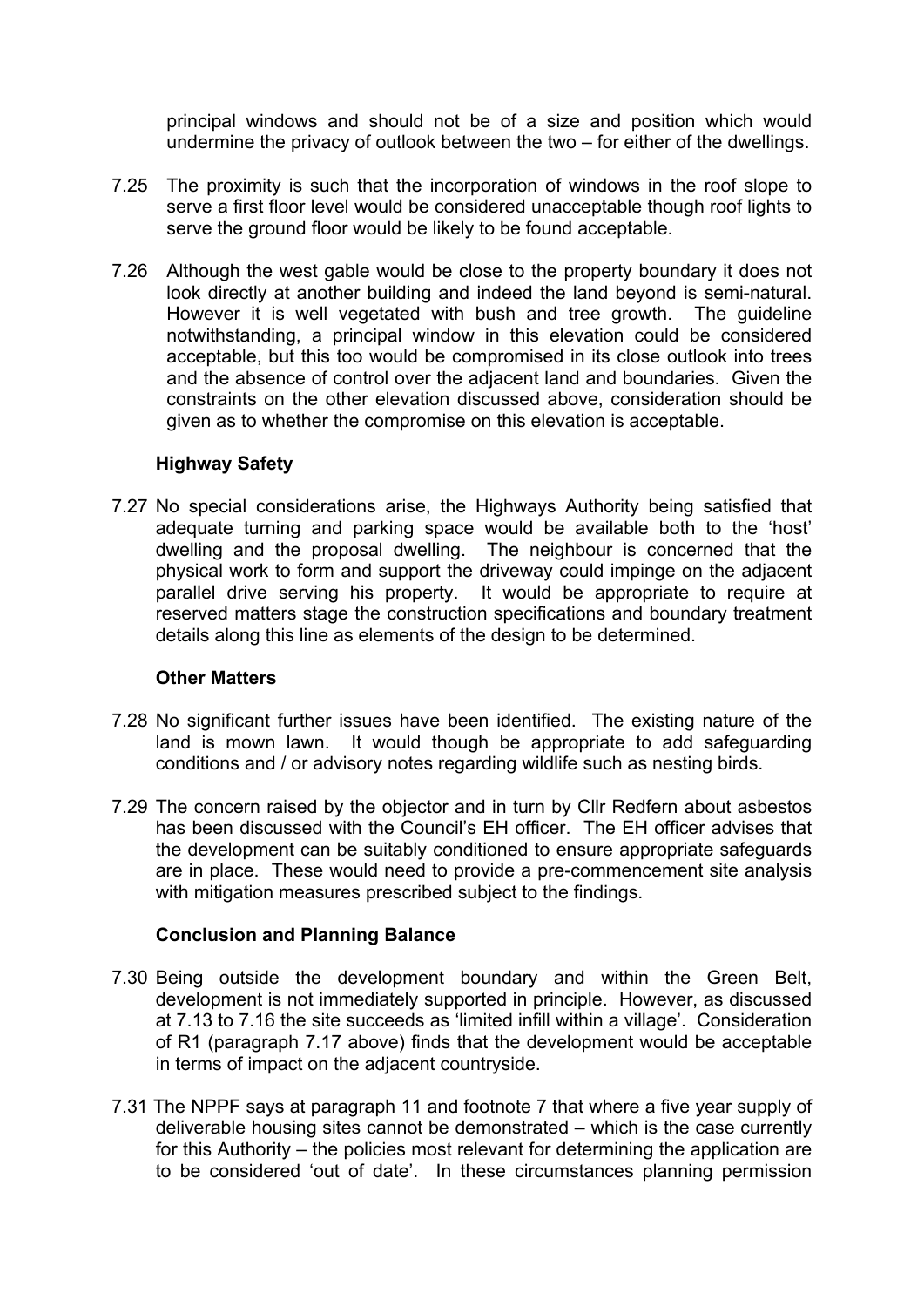must be granted unless either: that there are other specific policies in the NPPF which provide a clear reason for refusing the development (these polices being those set out at footnote six); or, any adverse effects of doing so would significantly and demonstrably outweigh the benefits when assessed against the policies in the Framework taken as a whole.

- 7.32 Although within the Green Belt and paragraph 11 footnote 6 lists Green Belt as one of the policies referred to as not being made out of date by an under quota in housing supply, as discussed at 7.14 to 7.16, this proposal is found to meet one of the allowed Green Belt exemptions in any event and is therefore considered acceptable in principle in Green Belt terms.
- 7.33 The benefits of the scheme would be one more dwelling contributing to the housing supply, though obviously as a singe dwelling this is a very small addition in proportion to the overall numbers required.
- 7.34 Paragraphs 7.22 to 7.26 discuss several aspects of the amenity relationship between the proposed site and its existing neighbouring dwellings. There are clearly limitations to the proposal. If the limitations and compromises to amenity which have been identified are considered to be adverse impacts and if it is considered that these factors are of such concern that they significantly and demonstrably outweigh the benefits in the provision of a single additional dwelling then it would be in line with the NPPF (paragraph 11) to refuse the development.
- 7.35 However, on balance the officer assessment of this proposal is that whilst there are identifiable limitations and compromises in this proposal, particularly in terms of amenity, they do not significantly and demonstrably outweigh the benefits of providing a new additional dwelling. In reaching this conclusion it would be necessary to condition any approval to be single story only with no first floor level, notwithstanding the submitted drawings which show incorporation of a first floor within the roof space.

## **8. RECOMMENDATION**

#### **8.1 Approve subject to the following conditions**

**1. Details of the layout (including driveways), appearance, landscaping, boundary structures and scale, (hereinafter called "the reserved matters") shall be submitted to and approved in writing by the local planning authority before any development begins and the development shall be carried out as approved.**

**Reason: The application is an outline application under the provisions of Section 5 of Part 3**

**of the Town and Country Planning Act (General Permitted Development Procedure) Order 2015 and no particulars have been submitted with respect to the matters reserved in the permission.**

**2. Application for approval of the reserved matters shall be made to the local planning**

**authority not later than three years from the date of this permission.**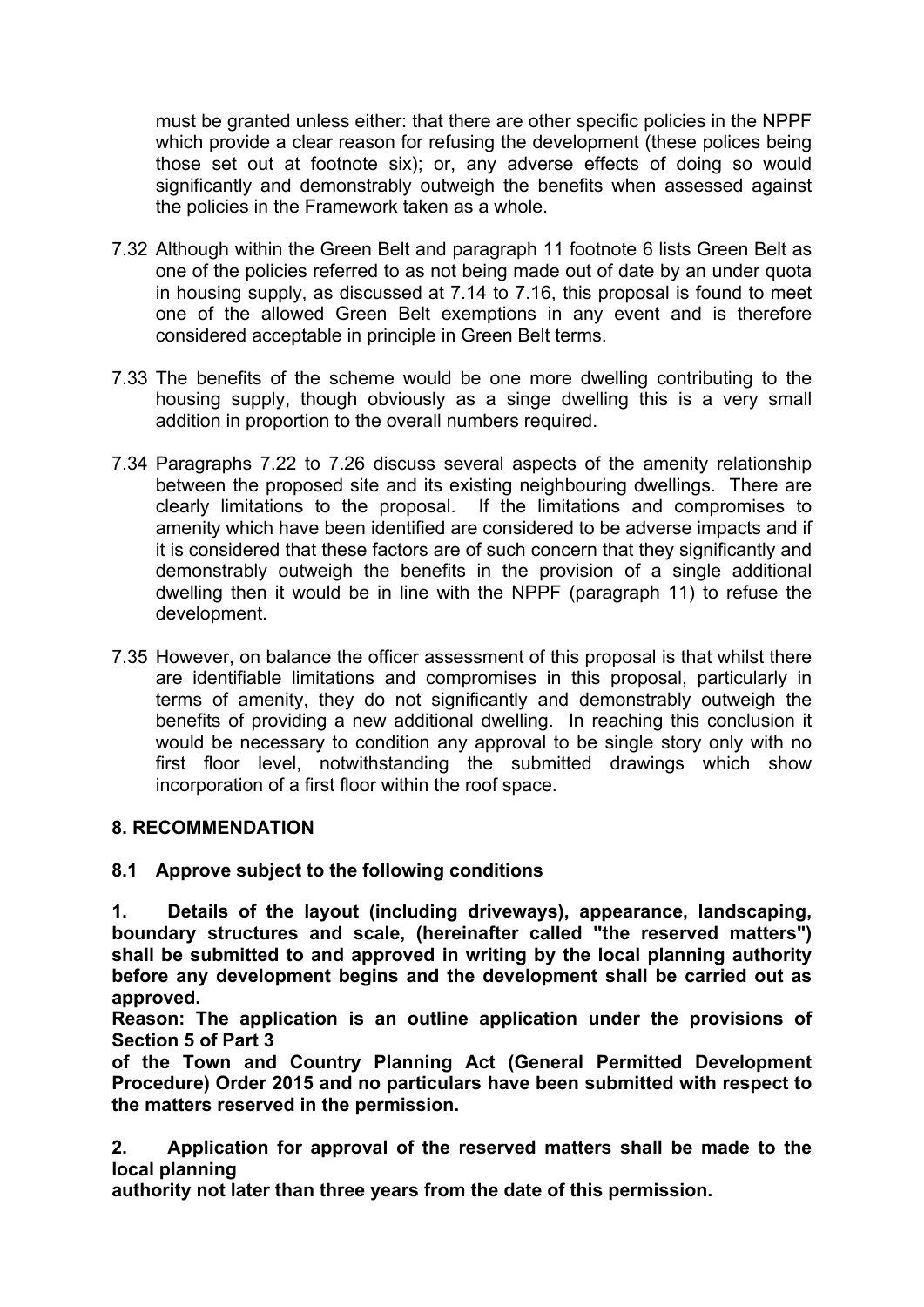**Reason: To comply with the provisions of Section 92 of the Town and Country Planning Act**

**1990 (as amended).**

**3. The development hereby permitted shall begin not later than two years from the date**

**of approval of the last of the reserved matters to be approved.**

**Reason: To comply with the provisions of Section 92 of the Town and Country Planning Act**

**1990 (as amended).**

**4. The development hereby permitted shall be carried out in accordance with Drawing**

**Number P152-201 D (27.11.2018); P152-202 A (27.11.2018).**

**Reason: To ensure that the development is carried out in accordance with the approved**

**plans, for clarity and the avoidance of doubt.**

**5. The development shall be limited in scale to a single storey dwelling not greater than 55m2 in ground plan area measured externally and notwithstanding the submitted drawing details there shall be no first floor habitable accommodation incorporated in the development.**

**Reason: To ensure the development is of a scale that is capable of being accommodated at the site without undue harm to neighbour amenity.**

**6. No development hereby approved shall be commenced until full details of the following have been submitted to and approved in writing by the Local Planning Authority:**

**- Means of surface water drainage including interceptor located on the boundary with the existing access track, connected to a surface water outfall;**

**- Surfacing materials.**

**The development shall thereafter be implemented in accordance with the approved details**

**prior to the development being first brought into use and be maintained for the life of the development.**

**Reason: To comply with NPPF Paragraph 32; to comply with SMDC Core Strategy Policy**

**DC1; in the interests of highway safety and to define the extent of the highway.**

**7. The development hereby permitted shall not be commenced until details of the 2.4mx43m visibility splays have been submitted to and approved in writing by the Local Planning Authority. The visibility splay shall thereafter be kept free of all obstructions to visibility over a height of 600 mm above the adjacent carriageway level and be provided in accordance with the approved plan prior to the development being brought into use.**

**Reason: To comply with NPPF Paragraph 32; to comply with SMDC Core Strategy Policy**

**DC1; in the interests of highway safety and to define the extent of the highway.**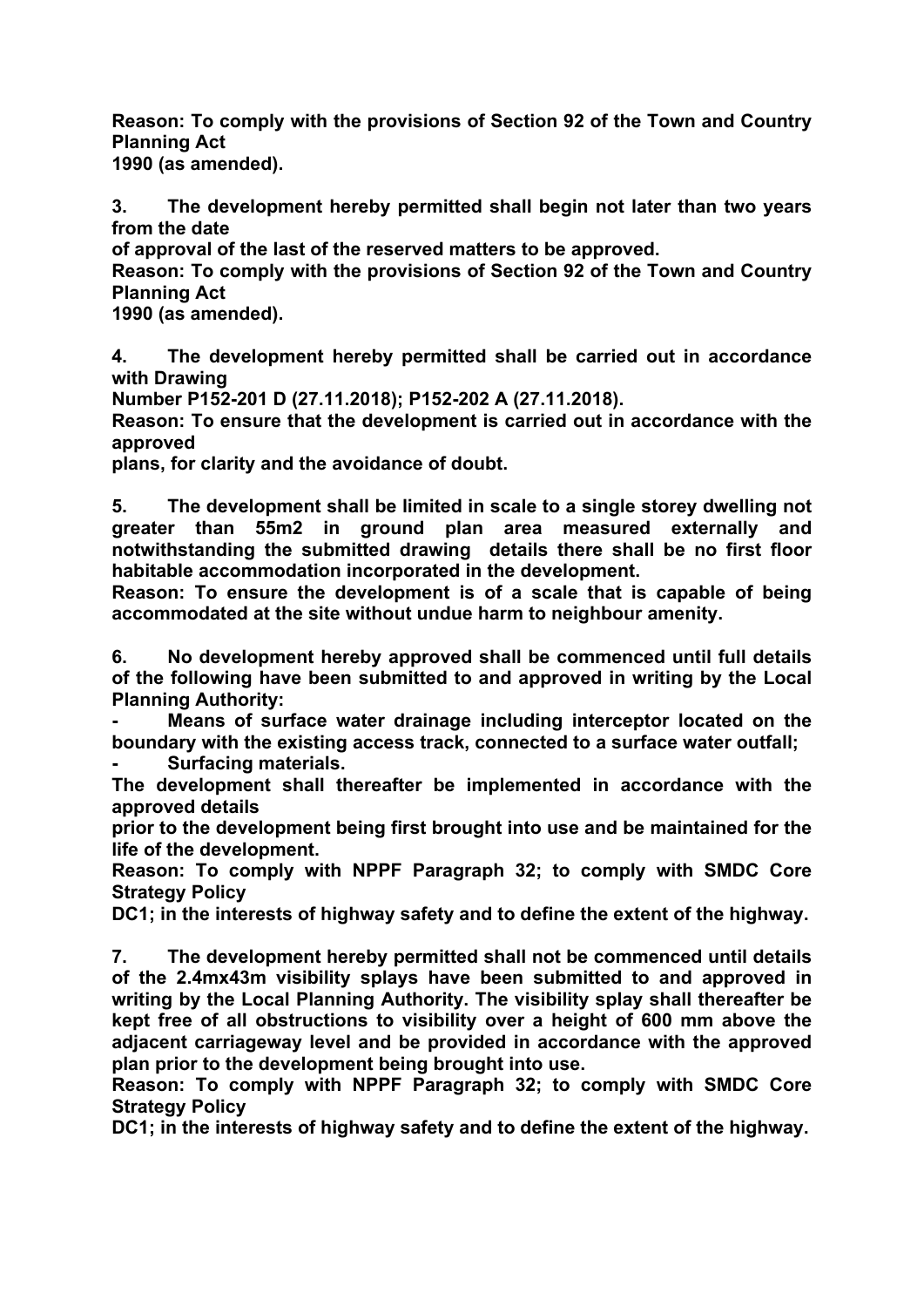**8. The development hereby permitted shall not be brought into use until the access drive rear of the public highway has been re-constructed in a bound and porous material for a minimum distance of 10m back from the carriageway edge in accordance with details to be first submitted to and approved in writing by the Local planning authority. The access gradient shall be not greater than 1 in 10. The development shall thereafter be maintained in accordance with the details approved.**

**Reason: To comply with NPPF Paragraph 32; to comply with SMDC Core Strategy Policy**

**DC1; in the interests of highway safety and to define the extent of the highway.**

**9. The development hereby permitted shall not be brought into use until the access, parking, servicing and turning areas have been provided in accordance with the approved plans. The parking, turning and servicing areas shall thereafter be retained for the purposes of parking and turning of private cars for the life of the development.**

**Reason: To comply with NPPF Paragraph 32; to comply with SMDC Core Strategy Policy**

**DC1; in the interests of highway safety and to define the extent of the highway.**

**10. Any gates shall be located a minimum of 5m rear of the highway boundary and shall open away from the highway.**

**Reason: To comply with NPPF paragraph 32; to comply with SMDC Core Strategy Policy DC1; in the interests of highway safety.**

**11. The reserved matters application shall be accompanied by details of the existing and**

**proposed levels across the site and relative to adjoining land, together with the finished floor**

**levels of the proposed buildings. The development shall be implemented in accordance with**

**the levels details as subsequently approved in writing by the Local Planning Authority. There**

**shall be no variation in these levels without the written approval of the Local Planning Authority.**

**Reason: In order to ensure the satisfactory appearance of the development and its appropriate relationship to the site and adjoining land.**

**12. All noisy activities shall be restricted to the following times of operations.**

- **08:00 - 18:00 hours (Monday to Friday);**
- **08:00 - 13:00 hours (Saturday)**
- **No working is permitted on Sundays or Bank Holidays.**

**In this instance a noisy activity is defined as any activity (for instance, but not restricted to,**

**building construction/demolition operations, refurbishing and landscaping) which generates**

**noise that is audible at the site boundary.**

**Reason: To avoid the risk of disturbance to neighbouring dwellings from noise during anti-social hours.**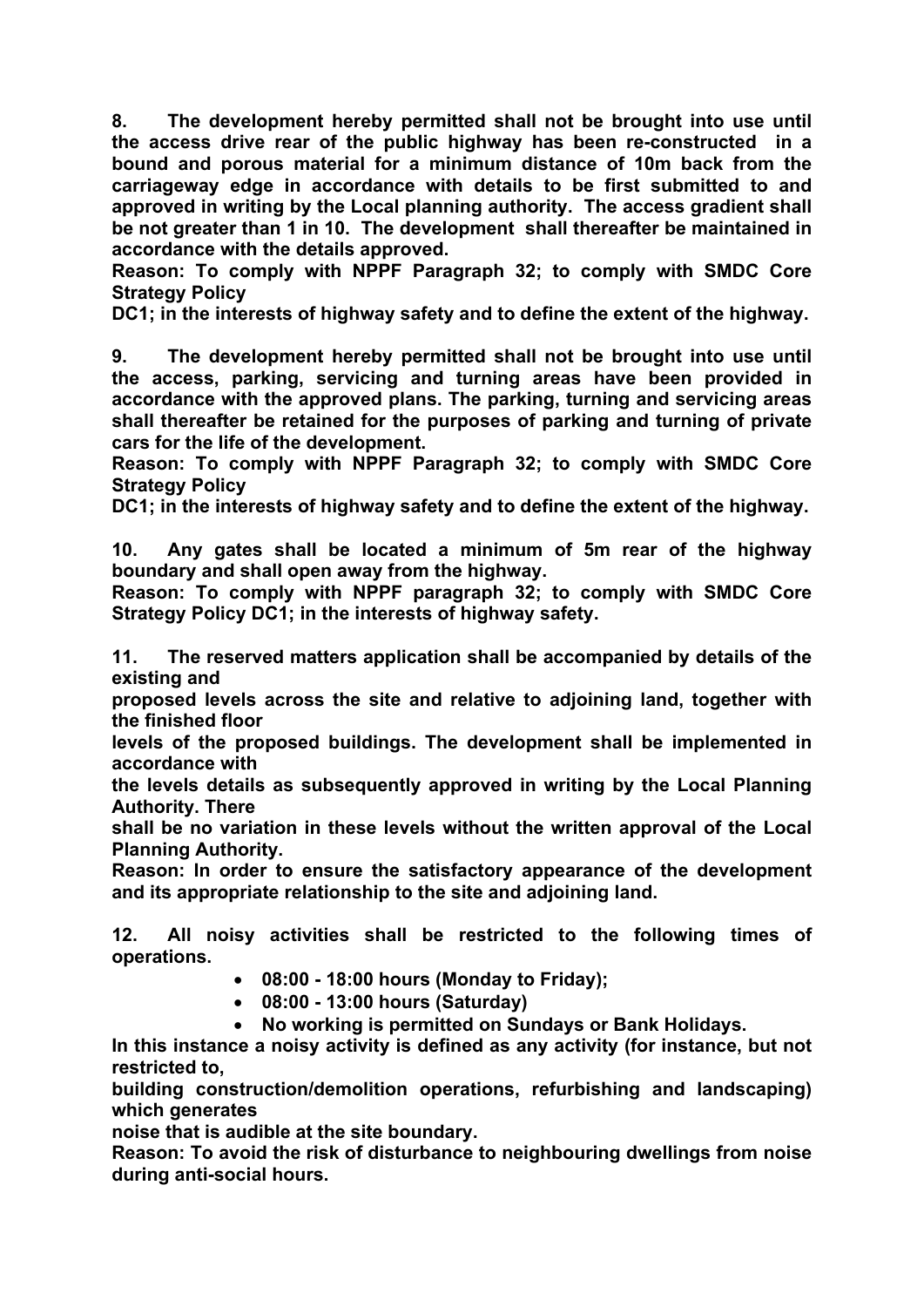**13. The development, including demolition hereby permitted shall not take place until a Construction and Environmental Method Statement has been submitted to and approved in writing by the Local Planning Authority. The Construction Method statement shall include the following details:-**

**I. A scheme to minimise dust emissions arising from demolition/construction activities on the site. The scheme shall include details of all dust suppression measures and the methods to monitor emissions of dust arising from the development.** 

**II. a scheme for recycling/disposal of waste resulting from the demolition/construction works;**

**III. the responsible person (e.g. site manager / office) who could be contacted in the event of complaint;**

**Once approved, all relevant activities on the site should be carried out in accordance with Construction and Environmental Method Statement throughout the course of the development. Any alteration to this Plan shall be approved in writing by the Local Planning Authority prior to commencement of the alteration.**

**Reason: To protect the amenities of the area from dust**

**14. No development, shall take place until a site risk assessment has been undertaken to assess the nature and extent of any contamination on the site, in accordance with a scheme to be first agreed in writing with the Local Planning Authority and a written report of the findings and recommendations compiled in accordance with the agreed scheme shall be submitted in writing to the Local Planning Authority.**

**i. If the site risk assessment indicates that potential risks exist, development shall not commence, until a detailed remediation strategy to mitigate the identified risks and ensure the site is remediated to a condition suitable for the intended use has been submitted to and approved in writing by the Local Planning Authority.**

**ii. The agreed remediation strategy (in response to (i) above) shall be adhered to throughout the development.** 

**iii. Following completion of the site remediation and prior to bringing the development into first use, a verification report that demonstrates the effectiveness of the remediation carried out must be submitted to and approved in writing by the Local Planning Authority.**

**15. In the event that contamination, including surface coal measures, is found at any time when carrying out the approved development it must be reported in writing immediately to the Local Planning Authority. Development shall not commence or continue further until an initial investigation and risk assessment has been completed in accordance with a scheme to be agreed by the Local Planning Authority to assess the nature and extent of any contamination on the site. If the initial site risk assessment indicates that**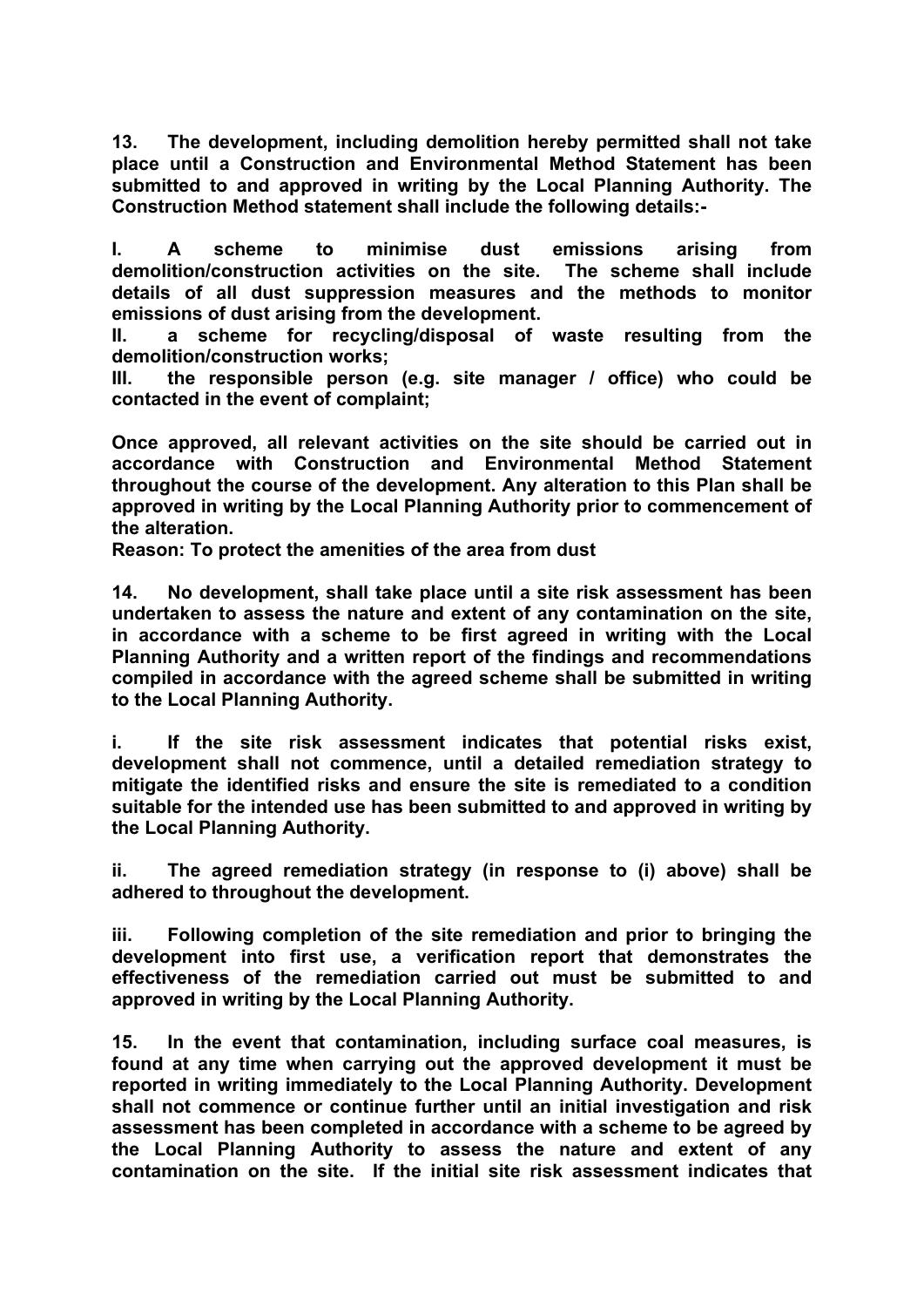**potential risks exist to any identified receptors, development shall not commence or continue further until a detailed remediation scheme to bring the site to a condition suitable for the intended use by removing unacceptable risks to human health, buildings and other property, and the natural and historical environment has been prepared, and received the approval in writing of the local planning authority. Following completion of measures identified in the approved remediation scheme and prior to bringing the development into first use, a verification report that demonstrates the effectiveness of the remediation carried out must be produced, and is subject to the approval in writing of the Local Planning Authority.**

**Reason: To ensure that the proposed development meets the requirements of the National Planning Policy Framework in that all potential risks to human health, controlled waters and wider environment are known and where necessary dealt with via remediation and or management of those risks.**

**16. No top soil is to be imported to the site until it has been tested for contamination and assessed for its suitability for the proposed development, a suitable methodology for testing this material should be submitted to and agreed by the Local Planning Authority prior to the soils being imported onto site. The methodology should include the sampling frequency, testing schedules, criteria against which the analytical results will be assessed (as determined by the risk assessment) and source material information. The analysis shall then be carried out and validating evidence submitted to and approved in writing to by the Local Planning Authority.**

**Reason: To ensure that the proposed development meets the requirements of the National Planning Policy Framework in that all potential risks to human health, controlled waters and wider environment are known and where necessary dealt with via remediation and or management of those risks.**

**17. Any waste material associated with the demolition or construction shall not be burnt on site but shall be kept securely for removal to prevent escape into the environment.**

**Reason: To protect the amenities of the area.**

**Include informatives re avoiding principal windows in the S elevation. Include environmental health informatives.**

**In the event of any changes being needed to the wording of the Committee's decision (such as to delete, vary or add conditions/informatives/planning obligations or reasons for approval/refusal) prior to the decision being issued, the Operations Manager - Development Services has delegated authority to do so in consultation with the Chairman of the Planning Applications Committee, provided that the changes do not exceed the substantive nature of the Committee's decision.**

**This recommendation is made following careful consideration of all the issues raised through the application process and thorough discussion with the applicants. In accordance with Paragraph 38 of the NPPF the Case Officer has sought solutions where possible to secure a development that improves the economic, social and environmental conditions of the area.**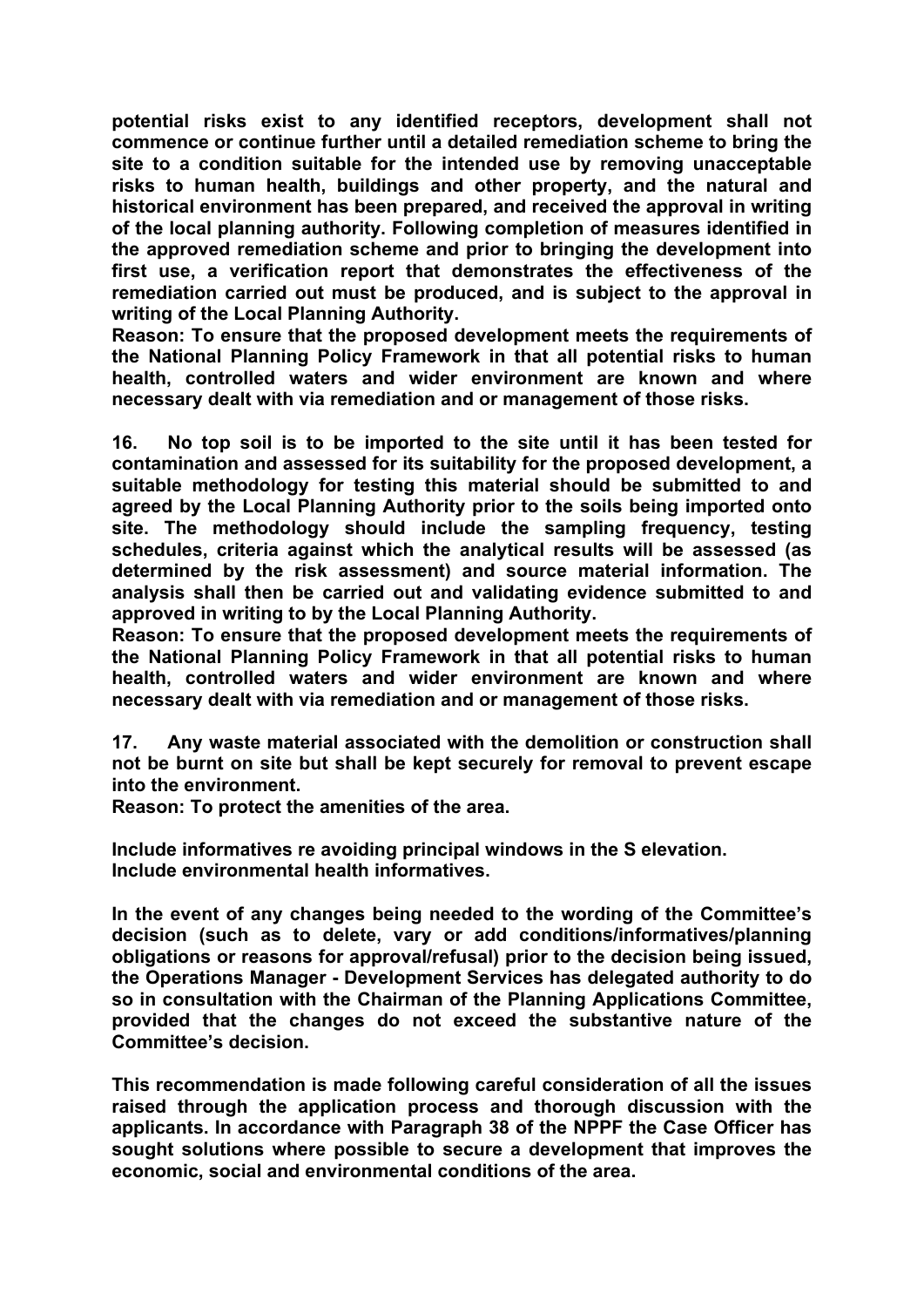